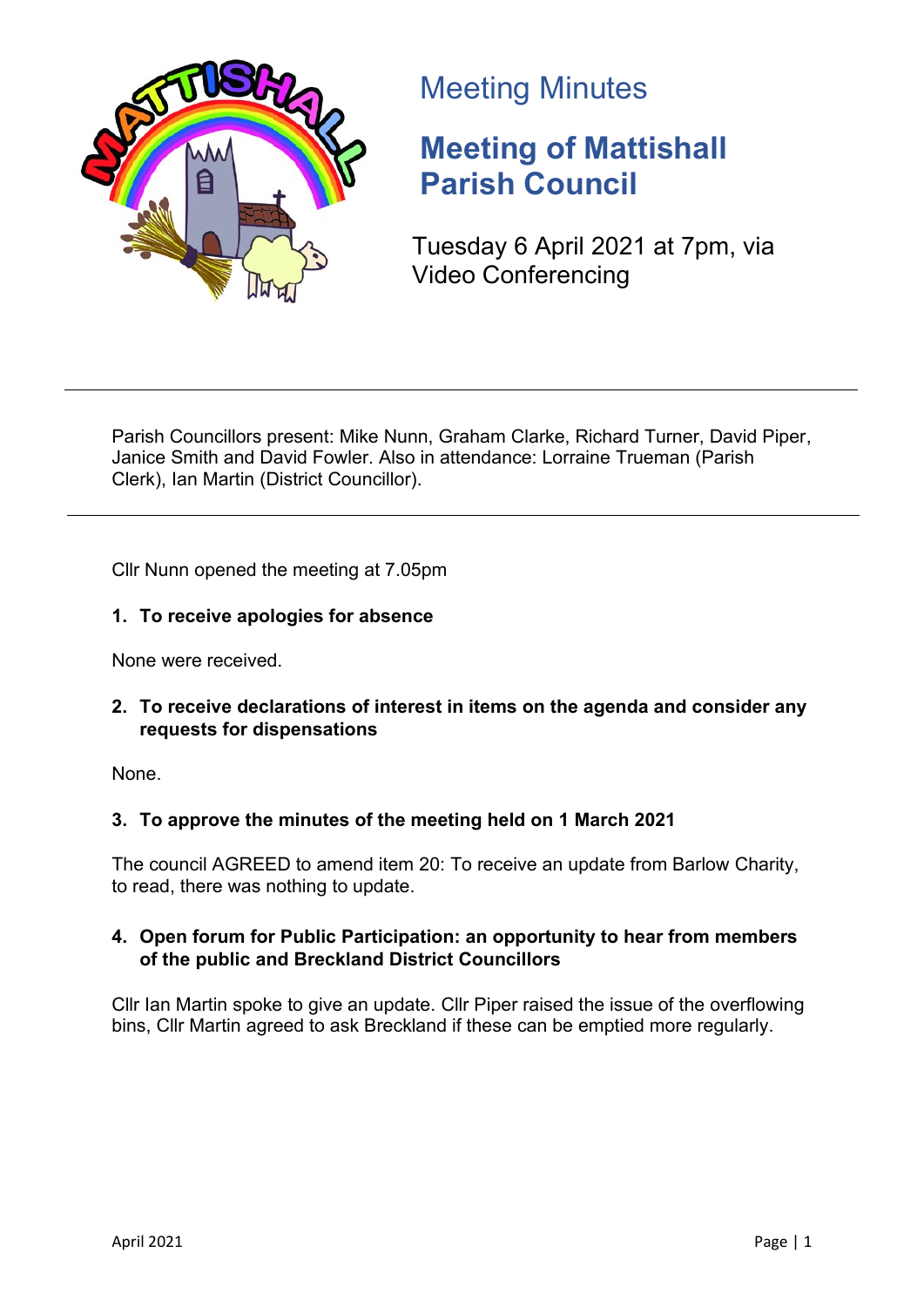### **5. Finance**

#### **5.1.To receive an update on the council's finances for the 4th quarter**

The clerk gave an update.

#### **5.2.To approve the payment list**

The council AGREED that the clerk is to write to J Alden requesting for the lockup key to be returned within 14 days or the cost of a new lock would be deducted from the outstanding amount. All other payments, as listed at the end of these minutes, were AGREED.

### **6. To report progress on items not on the agenda from the last meeting (Clerk's Report)**

The Clerk's report is available to read on the website.

#### **7. Planning matters**

#### **7.1.To receive results of applications**

TPO 2020 No.2, 18 Mill Road, Tree Preservation Order, PERMANENT.

3PL/2020/1492/D, PLOT 3, 23 Gregs Close, Reserved matter application for six self/custom build residential properties dwellings following outline permission Reference number 3PL/2018/1409/O (Plot 3). APPROVED

3PL/2021/0048/D, PLOT 1, 27 Gregs Close, Reserved matters for Plot 1 only following outline permission 3PL/2018/1409/O. APPROVED

3PL/2021/0135/HOU, The Old Stables 51 South Green Mattishall, Single storey timber garden room. APPROVED.

3PL/2021/0138/LB, Mattishall Hall 53 South Green, Single storey timber orangery. APPROVED.

3PL/2021/0137/HOU, Mattishall Hall 53 South Green, Single storey timber orangery. APPROVED.

3PL/2021/0080/D, PLOT 2 25 Gregs Close, Reserved matters for Plot 2 only following outline permission 3PL/2018/1409/O. APPROVED.

3PL/2021/0094/VAR, Heath Cottage Heath Road Mattishall, Variation of Condition No 2 on 3PL/2020/0607/HOU additional Dormer and Rooflight. APPROVED.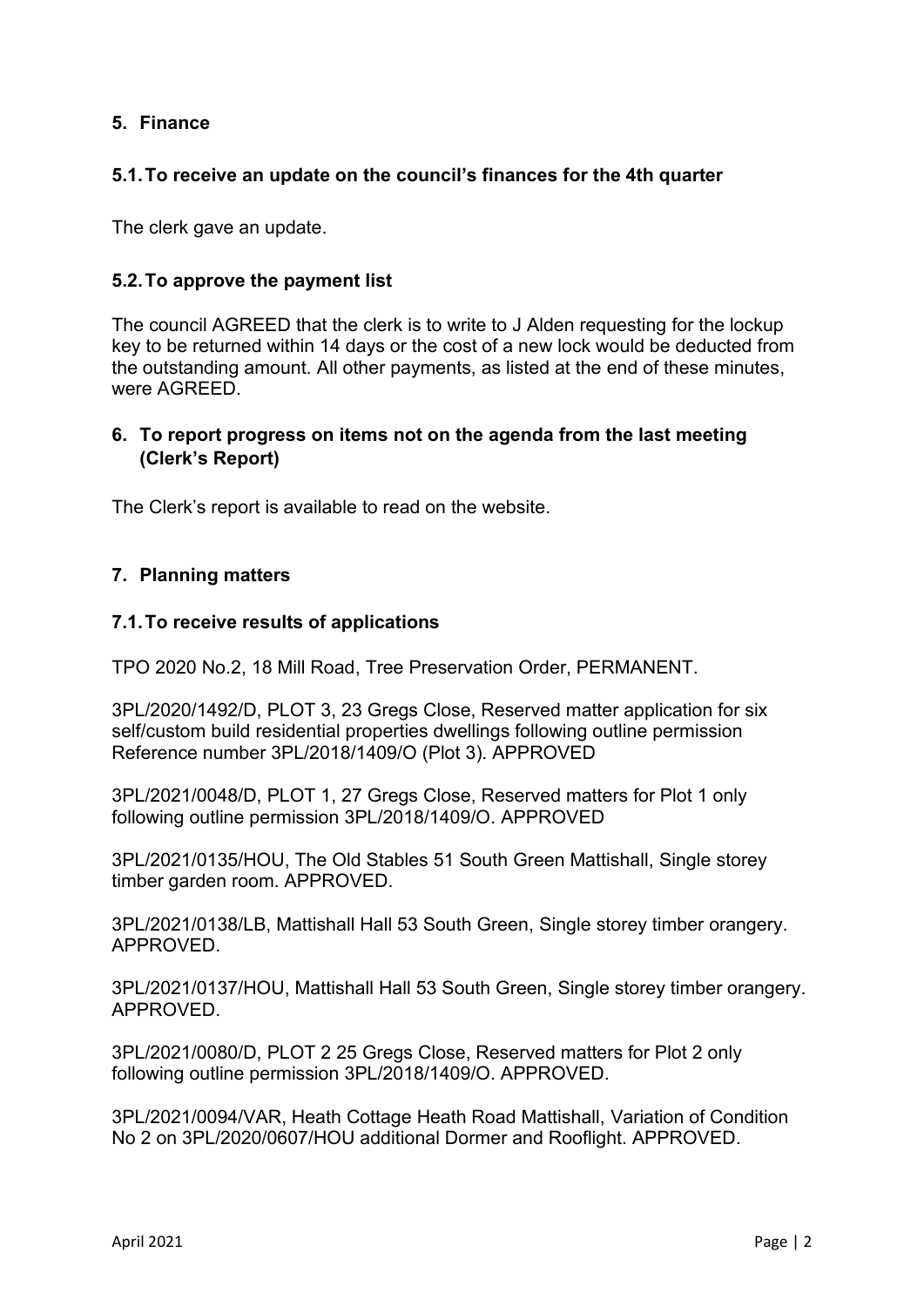3PL/2021/0187/HOU, 2 Tithe Barn Close, Single storey rear extension and loft conversion with dormer windows. APPROVED

3PL/2020/1489/D, 17 Gregs Close (Plot 6), Reserved matter application for six self/custom build residential properties dwellings following outline permission Reference number 3PL/2018/1409/O (Plot 6). APPROVED.

3PL/2021/0071/HOU, Rookery Barn Rookery Farm, Occupation Road, 2no Single Storey Extensions to bungalow. APPROVED.

3PL/2021/0020/D, Glenthorne, 149 Dereham Road, Reserved matters application for two timber cabins for holiday accommodation following outline permission 3PL/2020/0358/O. APPROVED.

#### **7.2.To receive recommendation from Planning and monitoring group on current applications**

The council **AGREED** to submit the following comments.

3PL/2021/0190/HOU, 53 Dereham Road Mattishall NR20 3NP Mattishall Parish Council notes that amended plans were submitted on 09.03.21. The Parish Council's objection remains in that despite the inset of the proposed extension the mass and terracing remain unchanged contra to Local Plan GEN02 Policy. OBJECTOR

3PL/2021/0081/LB, Several House, Church Plain, Mattishall NR20 3QF Mattishall Parish Council comments that the applicant proposes to repair or replace the existing casement windows. Those that are to be replaced will be of a heritage double glazed design. SUPPORTER

3PL/2021/0426/D Plot 4 and 3PL/2021/0425/D Plot 5, Gregs Close, Mattishall NR20 3QN

Mattishall Parish Council objects to this application. The NPPF references to 'self build' are all on the basis that the applicants/builders are the intended occupants. Mr and Mrs Hill have submitted applications for plots 4 and 5. Mattishall Parish Council question whether Mr and Mrs Hill intend living in both properties? The Parish Council do not consider that multiple 'self build' applications are consistent with the LPA's policies and the NPPF. OBJECTOR

3PL/2021/0408/LB, Ivy Barn, Welgate Mattishall NR20 3PL

Mattishall Parish Council have no comments other than the proposed paint treatment should enhance and help preserve the timbers of this historic building. COMMENT

3NM/2021/0012/NMA, Water Treatment Works, Mattishall NR20 3J2 Mattishall Parish Council comments that the non-material amendment changing from facing brick to timber feather edged boarding will soften and be in keeping with the surrounding area. SUPPORTER. Breckland District Council planning portal does not allow for comments to be uploaded and therefore this comment have not been submitted.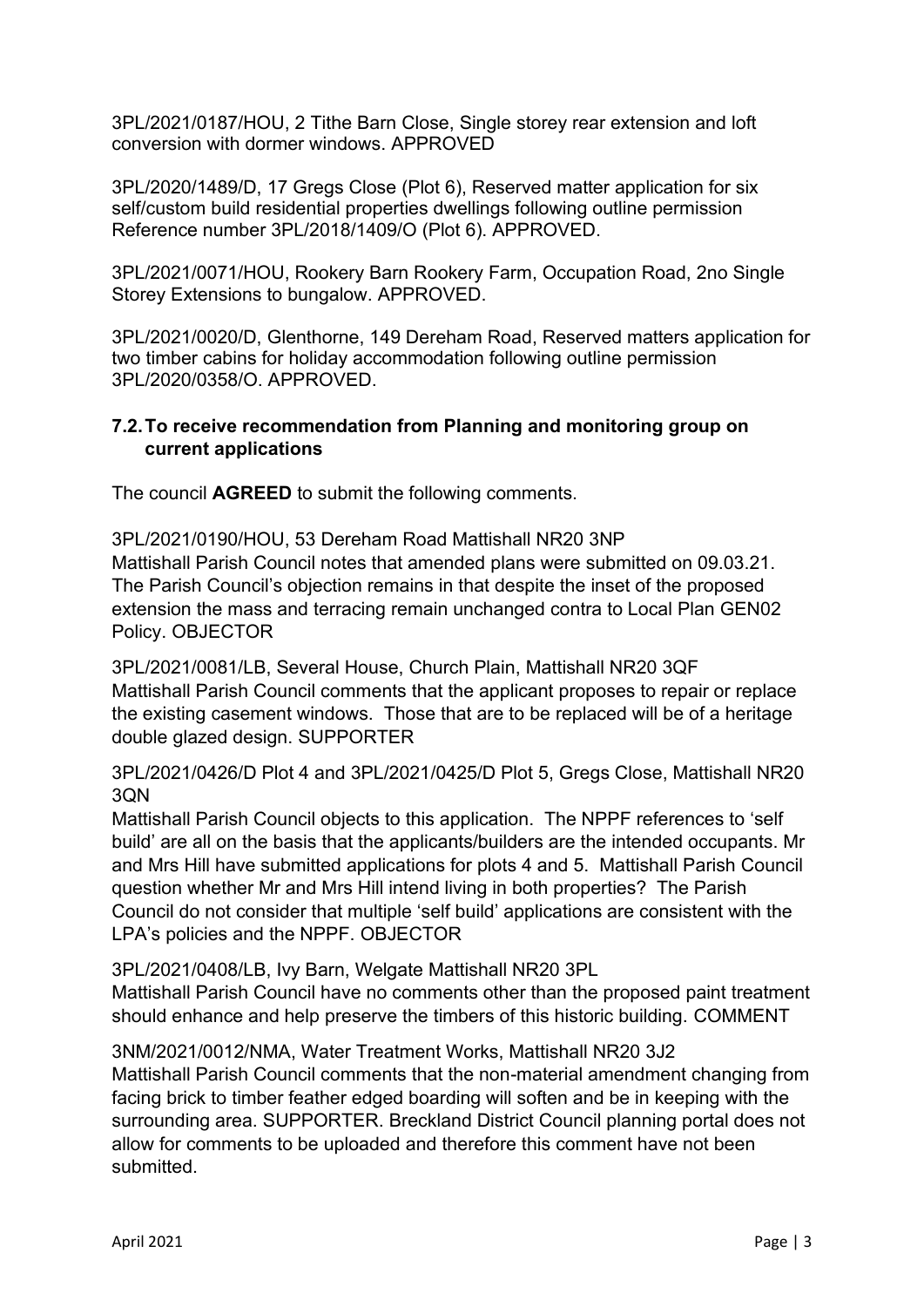## 3PL/2021/0456/HOU, 38 Burgh Lane, Mattishall NR20 3QP

Mattishall Parish Council comments that the neighbour at number 40 has driveway access to a garage from Burgh Lane, therefore the proposal is considered to be in keeping. The applicant will however, need to seek approval from the Highways Authority and use an approved contractor to install a dropped kerb to the highway. COMMENT.

## **To pass a resolution (under the Public Admission to Meetings Act 1960) to exclude members of the public and press for the following confidential items 12 and 13:**

## **8. To review the terms of reference for the Data Protection working group**

The councillors AGREED the proposed terms of reference.

## **9. To agree date and details of Annual Parish Meeting, currently scheduled for 18 May**

The council AGREED to amend the date to Monday 26 April, 7pm. The clerk advised she may not be available for this date.

### **10.To receive update on flooding issues**

The council discussed the site visit with LLFA, Highways and Anglian Water, the correspondence between the council and Breckland District Council and Anglian Water, and the monies offered to the Parish Council from Bill Borrett.

## **To pass a resolution (under the Public Admission to Meetings Act 1960) to exclude members of the public and press for the following confidential items 11 to 15:**

## **11.To report the outcome of the clerk's appraisal held in March**

Cllr Piper spoke to give a summary of the appraisal. The appraisal group recommended that appraisals would be 6-monthly for the first 12 months and then move to every 12 months, that Cllr Smith would be a go to councillor if the clerk needed any advice or details of past events and discussions and that the current job description be amended slightly.

## **12. To agree paying clerk for additional hours worked**

The council AGREED to pay the additional hours worked**.**

## **13.To agree next steps due to clerk's resignation**

The council AGREED to advertise the position on the village noticeboard, website, Facebook page and with Norfolk PTS, that the deadline for applicants would be 2 weeks after the advert is first placed and that the contracted hours would increase from 15 to 20 hours per week. Before the job can be advertised the council AGREED that the job description should be amended and that this would be agreed by Cllrs Nunn and Turner offline. The council AGREED that the interview panel would be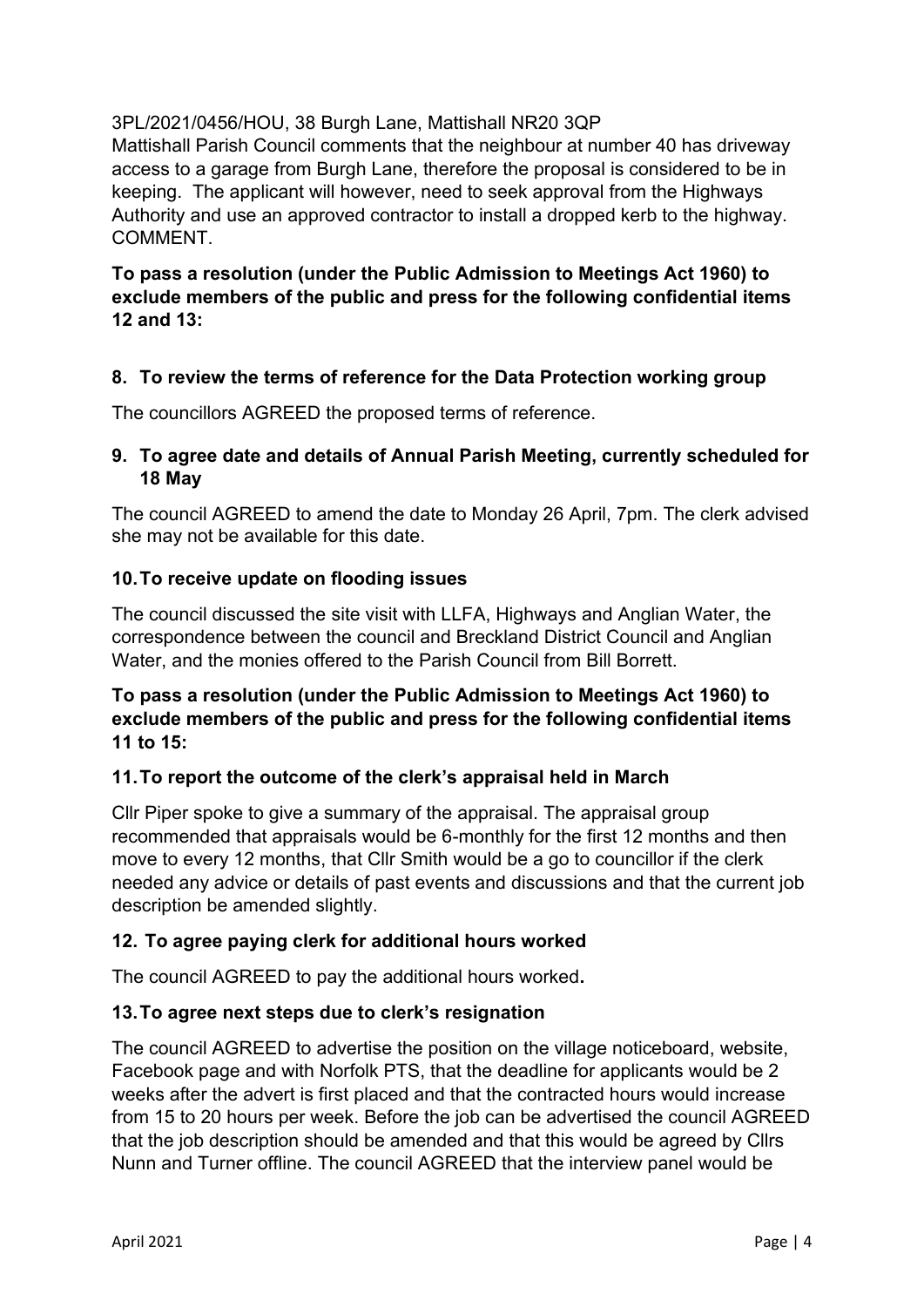Cllrs Nunn, Smith and Clarke. The clerk asked to discuss the current work and the best way to handover to the next clerk, but it was decided there was not sufficient time during the meeting.

9.32pm The council AGREED to suspend Standing Orders and continue until 10pm.

## **14.To receive an update on the handyperson position**

Cllr Piper gave an update.

## **15.To consider quotes in relation to repairs required to All Saints Churchyard wall**

The council AGREED their preferred quote but before they could accept this, they would need permission from the Diocese.

### **16.To discuss the next steps to take in relation to the damage to Burgh Lane cemetery wall caused by a lorry in November 2020**

The clerk confirmed no response had been received from the company whose lorry had damaged the wall. The council AGREED that the clerk should contact the council's insurance company to proceed with the matter.

Cllr Nunn, as Chairman, decided to change the order of the meeting due to the time left before the meeting would close.

### **19.To agree changing the Facebook closed group to a page**

The council AGREED to change the Facebook presence from a closed group to a page.

#### **18.To discuss impact of gate at rear of village green on farm**

The clerk advised the local farmer had confirmed the problem of children playing on the farm had significantly reduced over the past week. The council AGREED to monitor the situation.

#### **17.To consider councillors training**

The council AGREED Cllr Piper to attend the Understanding the Council's Finances course on 22 April and for both Cllrs Piper and Smith to attend the NPTS Essential Update Seminar on 30 June.

The council AGREED all remaining items would be rolled over to the next meeting.

10.04pm Cllr Nunn closed the meeting.